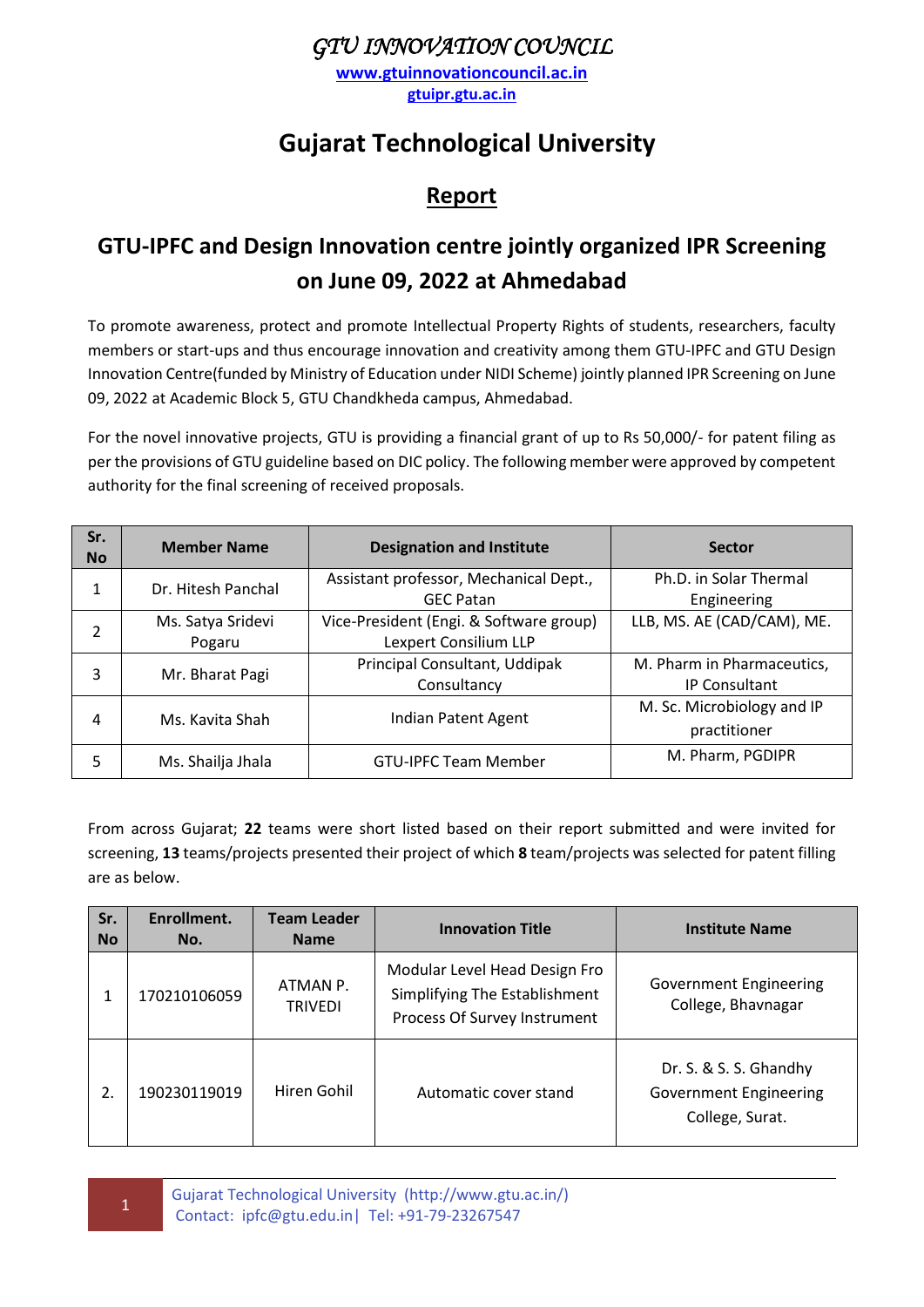## *GTU INNOVATION COUNCIL*

**[www.gtuinnovationcouncil.ac.in](http://www.gtuinnovationcouncil.ac.in/)**

**gtuipr.gtu.ac.in**

| Sr.<br><b>No</b> | Enrollment.<br>No. | <b>Team Leader</b><br><b>Name</b> | <b>Innovation Title</b>                                                                                                                                           | <b>Institute Name</b>                                                      |
|------------------|--------------------|-----------------------------------|-------------------------------------------------------------------------------------------------------------------------------------------------------------------|----------------------------------------------------------------------------|
| 3.               | 180230111061       | Sojitra Kinal                     | Automatic solar panel cleaning<br>robot                                                                                                                           | Dr. S. & S. S. Ghandhy<br><b>Government Engineering</b><br>College, Surat. |
| 4.               | Faculty            | Piyush Miyani                     | Solar Charge Controller with<br>Overcharge and deep Discharge<br>Protection                                                                                       | Gujarat Power Engineering and<br><b>Research Institute</b>                 |
| 5.               | 202221000222       | Kshitij<br>Kayastha               | WOD (Water optimizing device)                                                                                                                                     | Vadodara Institute of<br>Engineering                                       |
| 6.               | 080010109042       | Abhishek Shah                     | Intelligence demonstrated by<br>vehicle electrical architecture to<br>prevent negative charge<br>balance                                                          | A.D Patel Institute of<br>Technology                                       |
| 7.               | 1919               | Parth Sharma                      | Cost effective handy core<br>sampler with real time imaging<br>for collection of intact sediment<br>vertical column from<br>submerged bottoms for<br>metagenomics | School of Applied Science and<br>Technology-GTU                            |
| 8.               | 211451302001       | Parin Vyas and<br>Saumya Singh    | A multifunctional Microbial<br>Propagation                                                                                                                        | School of Applied Science and<br>Technology-GTU                            |

#### **Glimpse of IPR Screening**